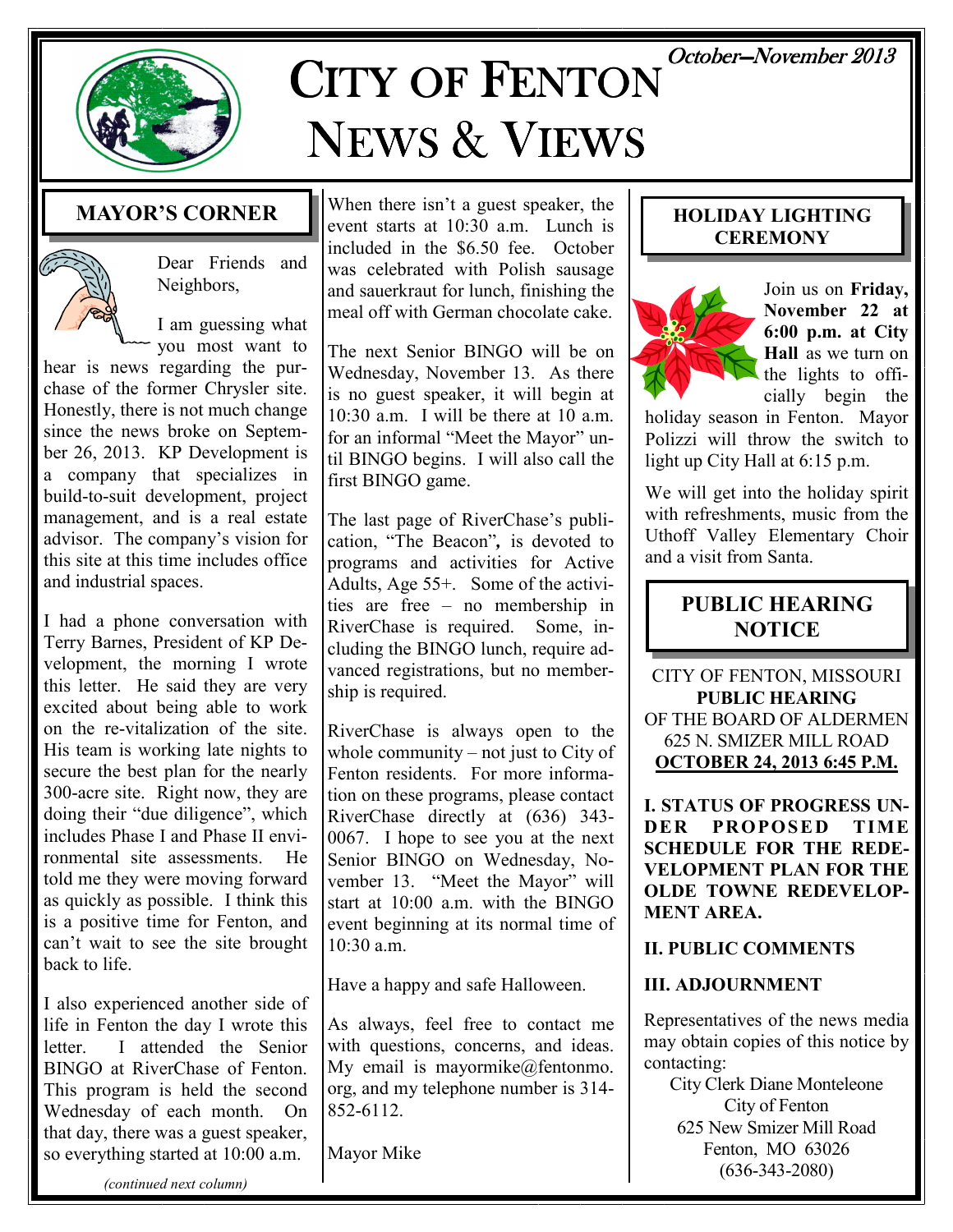#### PLANNING & ZONING **COMMISSION** PUBLIC HEARING

\*\* PLEASE NOTE … \*\* The monthly meeting will be on WEDNESDAY not Tuesday.

On Wednesday, November 6, 2013, the Planning & Zoning Commission will hold a Public Hearing at 7:00 p.m. during their regularly scheduled meeting at City Hall to consider the following:

#### OLD BUSINESS:

- Resolution of Intent to consider amendments to the Zoning Code for Telecommunication Facility and Antenna Regulations.
- Proposed amendments to the Zoning Code for Telecommunication Facility and Antenna Regulations.

#### NEW BUSINESS:

• A Petition by St. Louis County Library District for a Special Use Permit to operate a Public Library at 705 and 725 New Smizer Mill Road. The properties are zoned "R-1" Single-Family Residential Zone District.

#### SITE PLAN REVIEW:

• A Petition by Gravois Bluffs A, LLC, for Site Plan Review of a proposed exterior building alteration at 751 Gravois Bluffs Boulevard. The property is zoned "C-1" Commercial Zone **District** 

For more information, please call Community Development at (636) 349-8110.

#### Page 2 FENTON NEWS & VIEWS FENTON NEWS ASSESSMENT OCTOber—November 2013

# MSD CONSTRUCTION UPDATE

Metropolitan Sewer District (MSD) is progressing with the replacement of 1300 feet of sanitary sewer from the treatment plant to Courtney Estates Subdivision. As the work continues through Fenton, the park system along the River Road will be affected. Currently, the pedestrian bridge under the Highway 30 overpass is closed. This bridge will be removed and replaced due to the construction activities. Please use caution while in the area of the work. Updates will be in the monthly newsletter and weekly updates will be placed on the City of Fenton website.

### HOLIDAY TRASH & RECYCLING SCHEDULE

Please note that only the recycling pickups will be affected this year.

#### Thanksgiving Week

Trash: Monday, November 25 Recycling: Friday, November 29

Christmas Week Trash: Monday, December 23 Recycling: Friday, December 27

New Years Week Trash: Monday, December 30 Recycling: Friday, January 3

For a list of acceptable items and holiday schedules, please visit:

http://www. christianenvironmentalservices. com/pickup\_fenton.php

# SURPLUS PROPERTY

The Board of Aldermen has approved the sale of three (3) surplus cold frames/ grow boxes from the Fabick



property. Please check out the "Bid Opportunities" section of the City's website for more information on how to bid on these items.

# BOARD OF ALDERMEN MEETING RESCHEDULED

### PLEASE NOTE ….

Due to the Thanksgiving Holiday, the November Board of Aldermen Meeting on Thursday, November 28 has been rescheduled.

The November Board of Aldermen Meeting will be held on Thursday, November 21 at 7:00 p.m. at City Hall.

# MEDICAL EQUIPMENT DONATIONS



Do you have medical equipment that isn't being used? Do you NEED medical equipment? St. Louis HELP in a non-profit organization accepting donations of wheelchairs, shower chairs, canes, crutches, lift chairs, etc. (No  $\Box$  oxygen or medications,

please.) For more information, call (314) 567-4700 or visit their website listed below. All donations are taxdeductible.

www.stlhelp.org

#### SALES TAX REDISTRIBUTIONS TO ST. LOUIS COUNTY FOR AUGUST 2013

The amount of sales tax redistributed back to St. Louis County for August 2013 is shown on the chart below.

| "A" Sales Tax Summary |                      | "B" (Pool) Sales Tax Summary |                      | <b>Combined Sales Tax Summary</b> |                      |
|-----------------------|----------------------|------------------------------|----------------------|-----------------------------------|----------------------|
| Generated             | <b>Redistributed</b> | Generated                    | <b>Redistributed</b> | Generated                         | <b>Redistributed</b> |
| \$291,293             | $$145,340(49.9\%)$   | \$80.051                     | \$76,629 (95.7%)     | \$371,344                         | $$221,970 (59.8\%)$  |

Total monthly sales tax generated was \$371,344, and the amount redistributed was \$221,970 or 59.8%. The total amount redistributed for 2013 is \$1,663,763.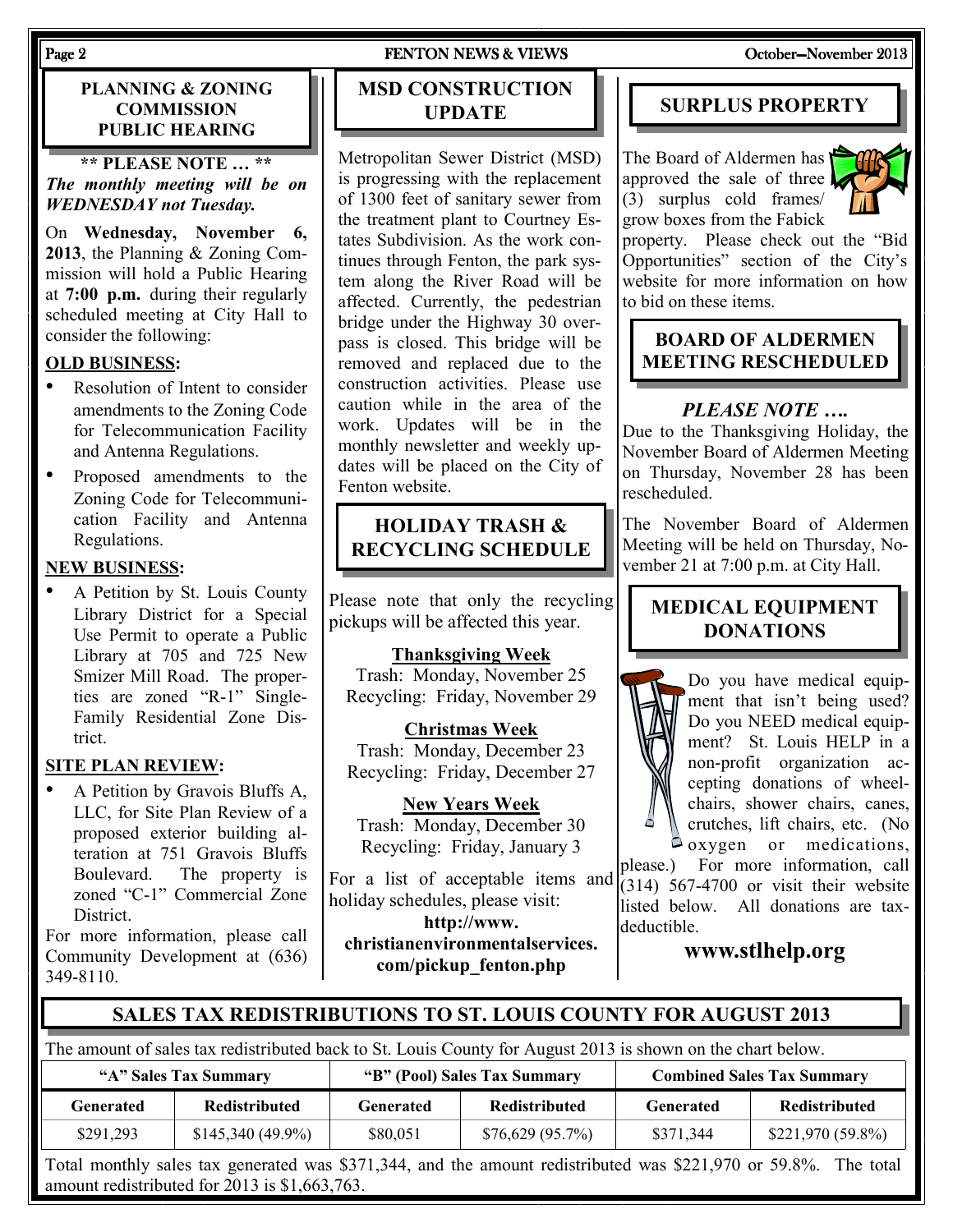

For information on any River-Chase program, including fees and times, contact RiverChase of Fenton at:

> (636) 343-0067 www.fentonmo.org

#### TRIAL MEMBERSHIP

A trial membership at RiverChase for less than a \$1 a day! We're making it easy for you to feel good about yourself. Beginning October 1, sign up during the month of October and receive your 31 day trial membership for only \$30. Some restrictions apply. Hurry! Offer ends October 31. For additional information please call our front desk at (636) 343-0067.

#### HALLOWEEN HOURS

Special Halloween hours at River-Chase on Thursday, October 31, 2013: We will be open 5:30 a.m. to 5:30 p.m.

#### SENIOR LUNCH & BINGO

We will be serving the traditional Thanksgiving Feast for lunch on Wednesday, November 13. Cost is \$6.50/person. Must register by November 10. For adults 55+.

#### PERSONAL TRAINING

Come and train with Milli, RiverChase's personal trainer to help keep those upcoming holiday pounds off. Get

three training sessions for as low as \$60. All training sessions are 30 minutes long. Come check it out or call (636) 343-0067.

#### Page 3 FENTON NEWS & VIEWS FENTON NEWS ASSESSMENT OCTOber—November 2013

#### BREAKFAST WITH SANTA

Join us on Saturday, December 7 for breakfast with Santa Claus. Breakfast will be 8:30 a.m. to 10:00 a.m. Cost is \$4 per child and \$5 for adults. Kids one year old and younger are free! Breakfast will be pancakes, sausage, cereal, muffins with milk, juice and coffee. Santa will be taking wish lists and posing for pictures with all the little ones. Parents will need to bring their cameras so they can take this keep sake home with them. Registration required by December 3.

## ST. LOUIS COUNTY POLICE—FENTON PRECINCT UPDATE

#### PRESCRIPTION TAKE BACK

This event is scheduled for October 26th in the Lobby at Fenton City Hall from 10:00 a.m. till 2:00 p.m. This is an opportunity to safely dispose of any unwanted prescription medication you have sitting around your home. Keep in mind if your pain killers, anti-anxiety meds, sleeping pills, etc. get into the wrong hands, they could be sold on the streets (or more likely, schools) for a good price. So don't be a drug dealer, and we will see you on the 26th.

#### HALLOWEEN SAFETY CENTER

St. Louis County Police and Fenton Police set up

Safety Centers to ensure the safety of your "Trick or Treaters" on Halloween night. A Police Officer will be at the front of the Fenton City Hall Halloween night Oct 31<sup>st</sup> from 5:30 pm till 7:30 pm greeting children and inspecting costumes for safety. We will be distributing glow necklaces, reflective tape, and candy. In addition to the Fenton safety center, the three road Officers

#### for the night will be stationed within the subdivisions. Feel free to approach any Officer for a safety check, glow necklace, reflective tape, and candy.

Neighborhood Policing Officer:

Officer Aaron Dilks (636) 349-8120, ext. 1123 Precinct Phone (636) 349-8120

# FALL LEAF PROGRAM

The City's Fall Leaf Pickup Program will begin the week of October 21. Leaf pick up will begin at 7:00 a.m. on Mondays and should take two to five days depending on the amount of leaves being removed. Leaf pickup will run through the week of December 16.



PLEASE DO NOT RAKE LEAVES INTO THE STREET. Leaves should be raked to the back of curbs as leaves in the gutter could wash into and ultimately clog the storm system during heavy rains.

Leaf piles containing debris or items other than leaves will be left and removed the following week if the unacceptable material has been removed. This includes, but is not limited to, animal feces, lawn clippings, limbs, bottles, newspapers, scrap lumber or metal, bricks or cinder blocks.

If you have questions please contact Public Works at (636) 349-8155.



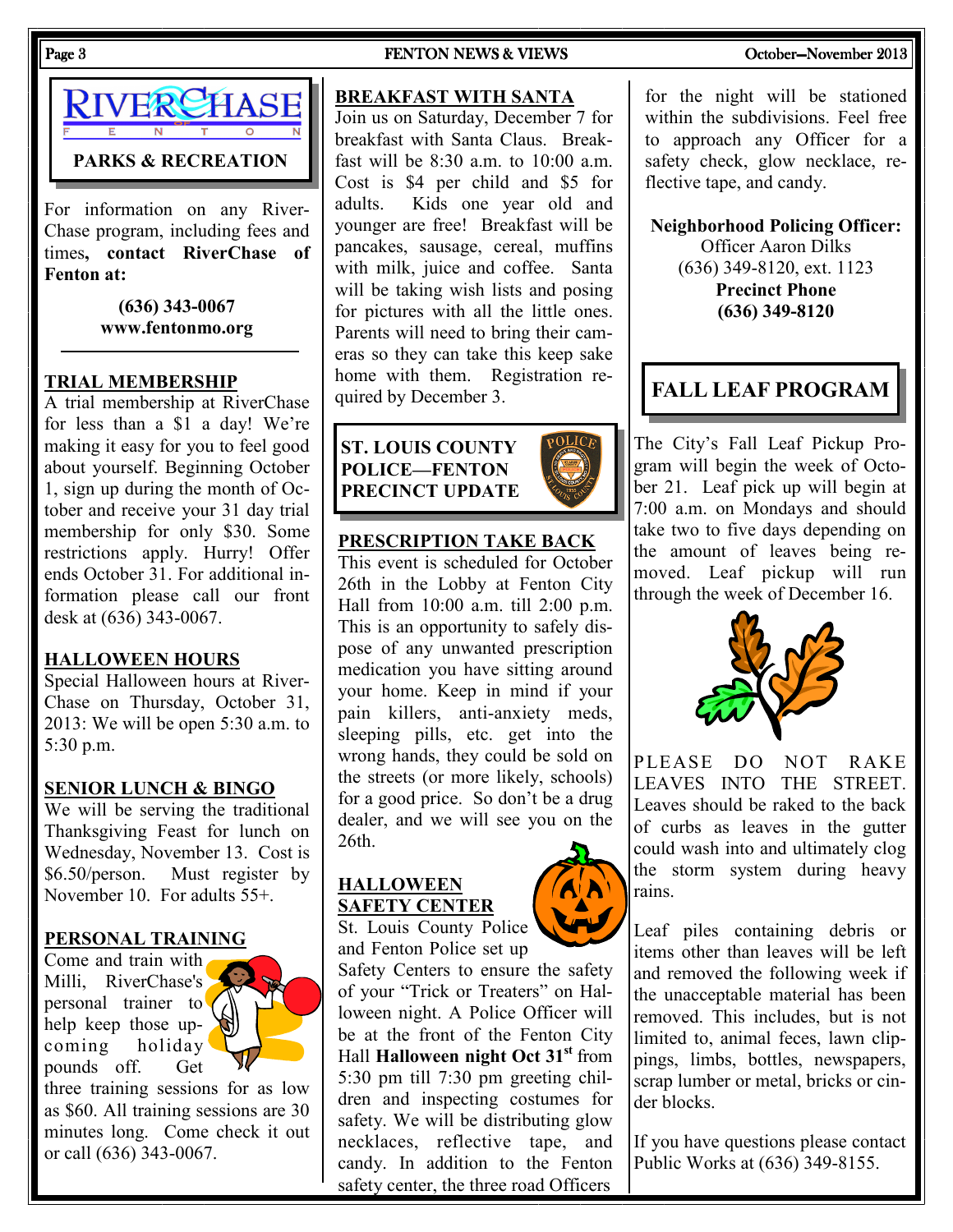#### Page 4 FENTON NEWS & VIEWS FENTON NEWS & COLODER-November 2013

### **FENTON** HISTORICAL SOCIETY

#### AVAILABLE SOON

Having met with success, your society will once again make available our 2014 calendar. Along with other items, the calendar will be available for purchase in time for our Annual Christmas Open House. Details about the open house will follow in next month's newsletter.

#### W A N T E D

Photographs of **N** Weiss Airport which at one time  $\vert \phi \vert$ was located at the



current site of Fairfield Inn. And we are always on the lookout for historic photographs of our fair city to add to our collection. So look in those old family photo albums, search through old shoe boxes. You might uncover a treasure trove of long-forgotten images. Call us at 636-326-0808 to discuss your find.

രു ജ

Don't forget to join us at our monthly meetings held the first Thursday of each month at the Swantner House, #1 Church Street. Meetings are open to the public and you do not have to be a member to attend.

# WEST NILE VIRUS UPDATE

The Jefferson County Health Department issued a press release recently. A resident recently tested positive for the West Nile Virus and was suffering from the more severe West Nile Neuroinvasive disease. To learn more about preventative steps you can take as well as the full press release, please visit:

# www.jeffcohealth.com

# THANKSGIVING HOLIDAY HOURS

Please make note of the following Thanksgiving Holiday Schedules:

> CITY OFFICES Thursday, November 28 CLOSED

Friday, November 29 CLOSED

**RIVERCHASE** Thursday, November 28 CLOSED

Friday, November 29 OPEN 8:00 a.m. to 9:00 p.m.



# REMINDERS ....

DAYLIGHT SAVINGS:

November 4, 2013 When you change your clocks on Sunday, don't forget to change the batteries in your smoke detector, too!

#### ELECTION DAY:

November 5, 2013 Look for a postcard from St. Louis County Board of Election Commissioners for your polling place information. If you have questions, please call them at (314) 615-1800 or go to www.stlouisco.com/ YourGovernment/Elections

#### VETERANS DAY:

November 11, 2013 Please remember the men and women who are in the military here and abroad and all Veterans who have served our country, both in times of war and peace.

# NEW BUSINESS CORNER

The following businesses have applied for an Occupancy Permit and are planning on calling Fenton "home":

DGSK Inc. d/b/a 026 Pub & Biergarten 515 and 515A Gravois Road (restaurant/bar)

Draeger Safety Diagnostic, Inc. 234 Axminister Drive (installation/service ignition interlock equipment—breathalizers)

Johnnie Brock's Dungeon 72 Fenton Plaza (retail sales of Halloween merchandise including costume accessories, decorations and costumes)

Public Safety Upfitters, LLC 1724 West Park Center Dr., Suite B (installation/storage of LED lighting equipment)

Security Vault Works, Inc. 1629 Manufacturers Drive (office/warehouse)

The Proving Ground, LLC 1732 West Park Center Dr., Suite A (fitness classes/martial arts)

# STREET LIGHTS



Now that winter is almost here, and the evenings are darker, it is a good time to check the street light in front of your house.

If it is not working, please

get the number off of the pole and contact Public Works at (636) 349-8155.

If you give us the pole number and the street address, staff will then contact AmerenMissouri to have the light repaired.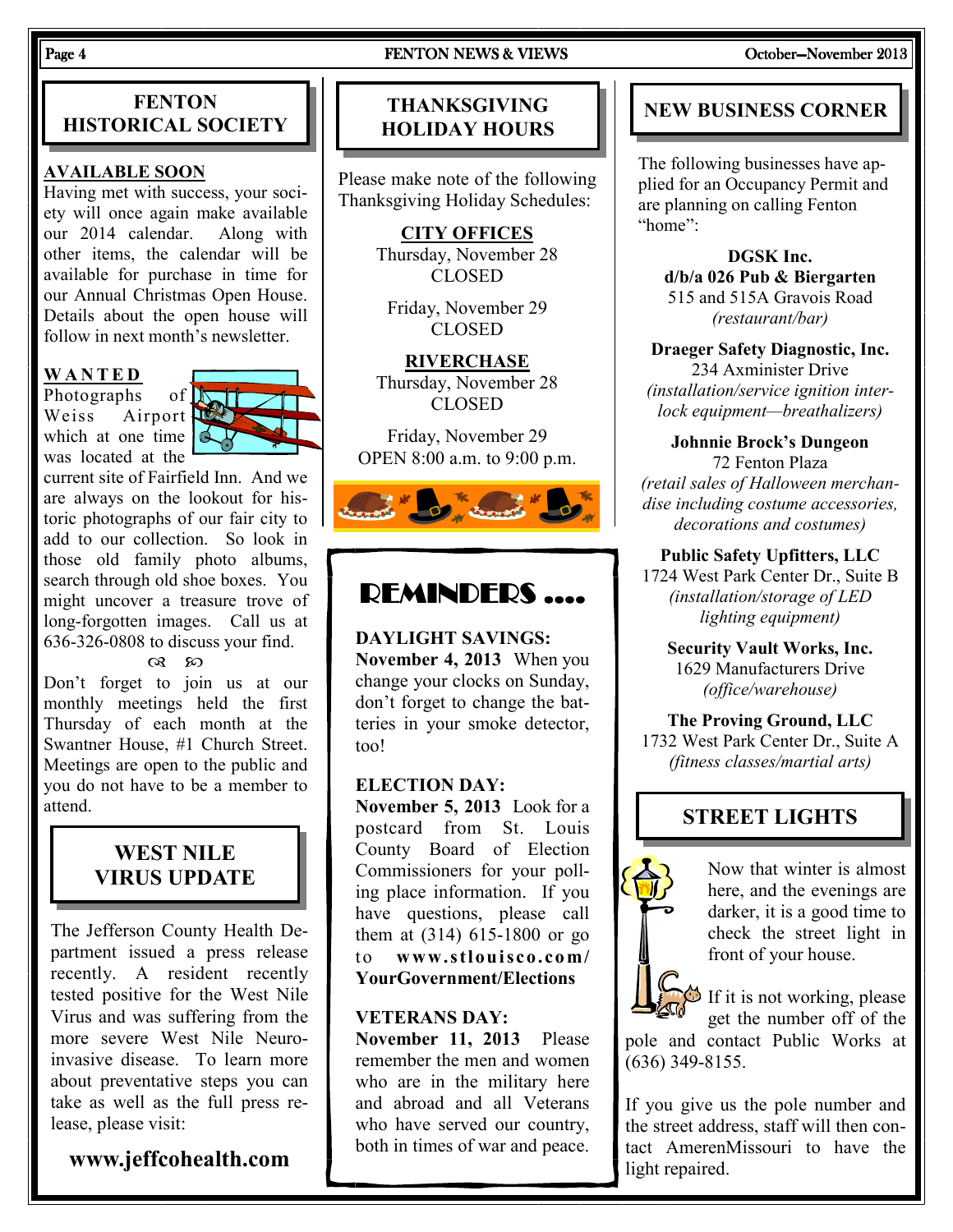DECISIONS FROM THE SEPTEMBER 26, OCTOBER 3 & 10 BOARD OF ALDERMEN MEETINGS

#### **DECISIONS**

- Approved a petition by The Summit at Gravois Bluffs, LLC for Site Plan approval of a proposed 34,000 square foot retail building at 758 Gravois Bluffs Boulevard.
- $\checkmark$  Approved the release of \$63,208.45 from the escrow for The Estates of Uthoff Valley.
- $\checkmark$  Approved the appointment of Jerry Odehnal to the Planning & Zoning Commission.
- $\checkmark$  Approved the appointment of Gordon Luechtefeld to the Board of Adjustment.
- Approved holding the November Board of Aldermen Meeting on Thursday, November 21, 2013; the December Board of Aldermen Meeting on Thursday, December 19, 2013; and to combine the January 2, 2014 with the January 9, 2014 Committee Meeting.
- $\checkmark$  Approved request for approval to declare the old computers at Public Works as surplus.
- $\checkmark$  Approved request for approval of Phase I for e-mail service not to exceed \$17,000.00.
- $\checkmark$  Approved request for approval to seek bids for pool re-piping.
- $\checkmark$  Approved request for approval to declare the Fabick cold frames/grow boxes as surplus and to bid them out by advertising in the City's newsletter.
- $\checkmark$  Approved the Record Retention and Confidentiality Policy for Employee Files.

#### Page 5 FENTON NEWS & VIEWS FENTON NEWS ASSESSMENT OCTOber—November 2013

- Approved request for approval to apply the United Healthcare Insurance Premium Rebate for the year 2012 to the existing insurance premiums and mail rebate to those no longer insured.
- $\checkmark$  Approved request for approval for the City to participate in the Fenton Area Chamber of Commerce 2013-2014 Community Guide.
- $\checkmark$  Approved request for approval to reject the bids received and to rebid the services for newsletter printing.
- $\checkmark$  Approved an application for a liquor license submitted by DGSK, Inc. d/b/a 026 Pub & Biergarten.

#### **ORDINANCES**

- #3348 Approved amending Title IV, Land Use by the addition of Chapter 464: Solar Energy Systems.
- $\checkmark$  #3349 Approved amending Chapter 470, Section 470.010 Site Plan Requirements and Review, Subsection (A) (6).
- $\checkmark$  Bill 13-54 Amends Section 465.010 (C) declaring the addition of a use allowed by Special Use Permit in the "R-1" Single-Family Residential Zone District to allow public libraries. Two readings only.
- $\checkmark$  #3350 Approved amending Section 475.010 (G) declaring the addition of a use allowed by Special Use Permit in the "BP-1" Business Park—Corporate Office Center District.
- $\checkmark$  #3351 Approved a Special Use Permit petitioned by Alliance Credit Union to operate a drivethrough facility at 1280 S. Highway Drive.
- $\checkmark$  Approved a petition by Alliance Credit Union for Site Plan Review of a proposed new financial institution building at 1280 S. Highway Drive.
- #3352 Approved a Special Use Permit petitioned by DGSK Inc., d/b/a 026 Pub & Biergarten for outdoor dining at 515 and 515-A Gravois Road.
- #3353 Approved calling for a general election to be / held April 8, 2014' in the City of Fenton.
- #3354 Approved a Surface Transportation Program (STP) - Urban Program Agreement between the City of Fenton and the Missouri Highways and Transportation Commission for the Old Gravois Road Phase I Project.
- $\checkmark$  #3355 Approved amending Chapter 220: Public Parks, Section 220.150 Bicycles to include **Skateboards**
- $\checkmark$  #3356 Approved amending Chapter 220: Public Parks, Section 220.190 Hours of Operation to include the Olde Towne Pavilion.
- $\checkmark$  #3357 Approved a service level agreement for Microsoft on line services on a monthly basis not to exceed \$500.00 per month.

#### **RESOLUTIONS**

 R13-09 Approved amending the 2013 Approved Budget.



DID YOU KNOW ….

The City of Fenton requires that your dogs and cats be leashed when off of your property. Running at large is prohibited. For your pet's safety and the safety of others, please keep your pets on their leash.